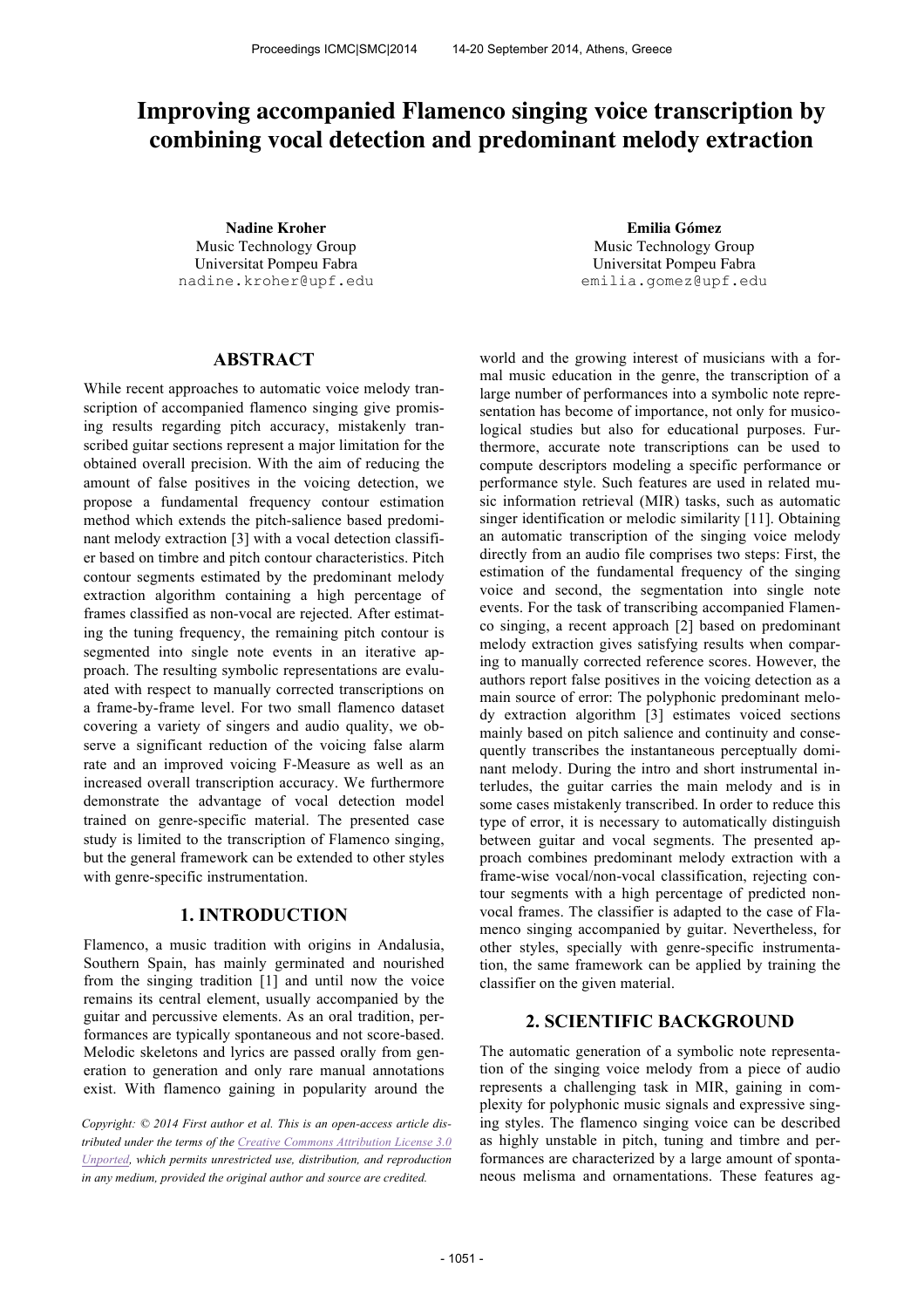gravate the process of automatic transcription, specially regarding note segmentation, as demonstrated in [4], where significantly higher accuracies are achieved for transcribing jazz vocal pieces compared to flamenco recordings. Nevertheless, previous approaches give promising results with overall accuracies within a tolerance of 50 cents of 70% for monophonic [4] recordings estimating the fundamental frequency from the spectrum autocorrelation and 85% for polyphonic [2] recordings using a predominant melody extraction algorithm [3]. As mentioned above, for the case of accompanied Flamenco singing, errors mainly originate from mistakenly transcribed guitar sections. We therefore incorporate a model-based vocal detection, which classifies on a framelevel based on timbre and pitch contour characteristics. Vocal segment detection algorithms [5-10] using machine learning models have previously shown to give convincing results with frame-wise accuracies of up to 87% [10] and to improve the performance of singing voice related MIR tasks, such as automatic singer identification [5]. In a comparison of acoustic features for this task [9], the Mel-frequency coefficients have given the highest accuracy. Other approaches include descriptors related to vibrato [5], harmonic content [5,6] and pitch contour characteristics [5, 6, 8, 10].

# **3. TRANSCRIPTION METHOD**

The basic framework of the transcription algorithm corresponds to the one described in [2], extended by the model-based vocal detection system.



**Figure 1**. Singing voice transcription framework.

The block diagram in figure 1 gives an overview of the process, the various stages are described below in the further detail.

### **3.1 Predominant melody extraction**

We apply a state-of-the-art predominant melody extraction as described in detail in [3]: After applying a perceptually-based filter, peaks are extracted from the shortterm spectrum and used to compute a salience value based on harmonic summation for all possible fundamental frequency values within an adjustable frequency range [**fmin, fmax]**. The final **f0**-curve is estimated by contour tracking based on auditory streaming principles. With the aim of rejecting contours not belonging to the melody, the algorithm evaluates the *contour mean salience*  $C_{\overline{s}}$ 

$$
C_{\overline{S}} = \frac{\sum s(f(t))}{T} \tag{1}
$$

for a salience value **s** and a contour **f(t)** of length **T** against a threshold **τ**, calculated from mean and standard deviation of the contour mean salience  $C_{\bar{s}}$  as:

$$
\tau = \overline{C}_{\overline{S}} - \nu^* \sigma(C_{\overline{S}})
$$
 (2)

The corresponding adjustable parameter, which controls the voicing threshold is referred to as *voicing tolerance* **v**. As shown in [2], the overall accuracy of the voicing detection can be significantly improved by optimizing both considered frequency range and voicing tolerance for a given song. In order to avoid manual adjustment and further improve the voicing detection accuracy, we set the parameters to empirically determined values  $(f_{\text{min}}=120\text{Hz}, f_{\text{max}}=720\text{Hz}, v=0.2)$  and combine the voicing detection process with a model-based approach described below.

# **3.2 Vocal detection**

Taking advantage of prior knowledge about the limited genre-specific instrumentation, we aim to train a classifier based on timbre, harmonic spectrum and pitch contour characteristics in order to automatically detect vocal segments.

### *3.2.1 Feature extraction*

*Based* on the good performance reported in [9], we extract the *Mel-frequency cepstral coefficients* (*MFCCs*) *1- 13* to model overall timbre. We furthermore calculate the total pitch salience  $s_{Total}$  of all M estimated spectral peaks frequencies in the current frame t:

$$
S_{total}(t) = \sum_{m=1}^{M} s(f_m(t))
$$
 (3)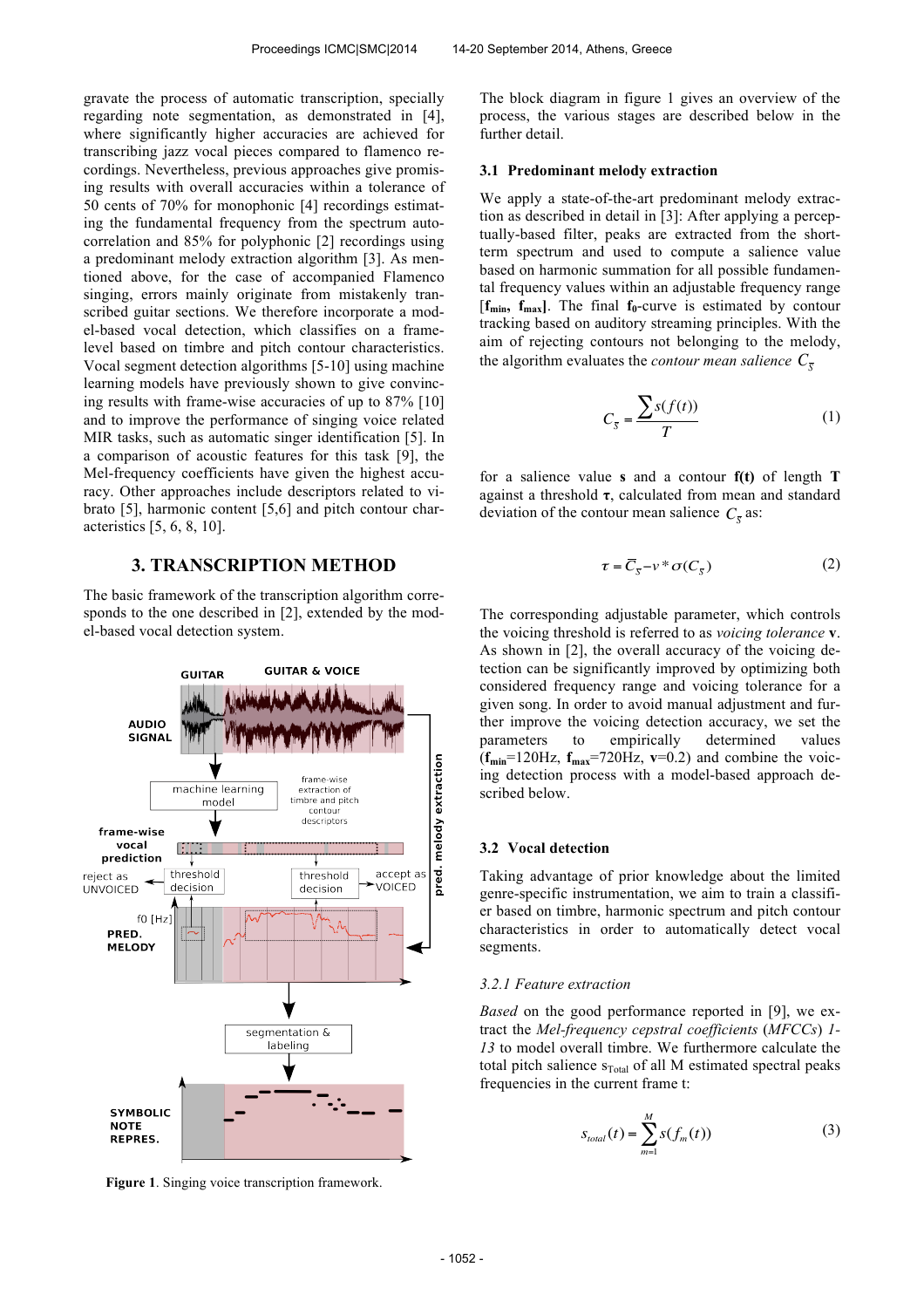Based on the observation that melodic contours of vocal segments, specially in the case of Flamenco singing, are characterized by fast pitch fluctuation (figure 2) originating from vocal vibrato and ornamentations, we furthermore extract the pitch standard deviation **p**<sub>StDev</sub> of the current estimated predominant melody contour **f(t)**:

$$
p_{\text{StDev}}(t) = \sigma(f(t))\tag{4}
$$

## *3.2.2 Attribute selection*

In order to determine the most suitable features for this task among the descriptors described above, we perform an attribute ranking based on information gain in the *WEKA* machine learning environment and chose the six highest ranked features: **pStDev**, **sTotal**, **MFCC1**, **MFCC3**, **MFCC5** and **MFCC7**.

## *3.2.3 Classifier*

We train a linear support vector classifier as described in [13] using the *liblinear* [14] library. We empirically adjust the cost parameter to **c**=1.0 and tolerance of the termination criterion to **ε**=0.01.



**Figure 3**. Pitch contour of a guitar (top) and a voice .

# *3.2.4 Final contour selection*

We define an adjustable threshold **th** as the percentage of frames in a contour segment classified as unvoiced above which the contour is discarded for further processing. Consequently, a contour of length **M** with a frame prediction  $\mathbf{v}(\mathbf{m})=0$  for unvoiced and  $\mathbf{v}(\mathbf{m})=1$  for voiced frames is rejected, if:

$$
\frac{\sum_{m=1}^{M} y(m)}{M} * 100 > th
$$
 (5)

As shown in section 4, we empirically optimize this threshold for the given dataset to **th**=80%.

### **3.3 Note segmentation and labeling**

Below we provide a summary of the basic steps implemented in our transcription system to segment the estimated fundamental frequency envelope into single note events. For a more detailed description, we refer to [4].

## *3.3.1 Tuning estimation*

The tuning is assumed to be constant throughout the analyzed excerpt. This assumption is considered to be valid for accompanied Flamenco singing, since in contrary to a cappella styles, where tuning may vary strongly, singers tend to adjust to the tuning of the guitar. Nevertheless, the absolute tuning frequency is not known. We therefore compute a histogram of instantaneous pitch deviations from the equal tempered scale with a reference tuning of 440 Hz. The maximum of the histogram corresponds to the shift in tuning with respect to the reference and the tuning frequency for the analyzed excerpt is computed accordingly.

### *3.3.2 Note segmentation*

After adjusting the tuning frequency, the fundamental frequency contour is segmented into short notes in a dynamic programming approach by maximizing the likelihood among all possible note progressions. We define a possible note progression path **p** as

$$
p = [n_0, n_1, \dots n_{N-1}] \tag{6}
$$

where each note **n<sup>i</sup>** contained in the path is characterized by its start time, pitch and duration. Restrictions in pitch result from the pitch range estimated from the fundamental frequency contour. Possible paths are furthermore limited by a priori defined minimal and maximal note durations as well as the excludability of temporal overlap. For each note and each note transition, a likelihood is computed based on duration, pitch with respect to the instantaneous pitch estimate, low-level feature analysis and the existence of voiced frames within a segment. The overall likelihood **L(p)** of a possible path of length **N** is calculated as the product of note  $L(n_i)$  and note transition likelihoods  $L(n_{i-1}, n_i)$  contained in the path:

$$
L(p) = L(n_0) * \prod_{i=1}^{N-1} L(n_i) * L(n_{i-1}, n_i)
$$
 (7)

#### *3.3.3 Short note consolidation and tuning refinement*

Since notes may be longer than the maximum duration assumed for the likelihood estimation, sequences of short notes with the same pitch are consolidated if the dynamics of low-level features do not indicate a long note instead of a series of note onsets. In an iterative approach we repeat this process after re-estimating the tuning fre-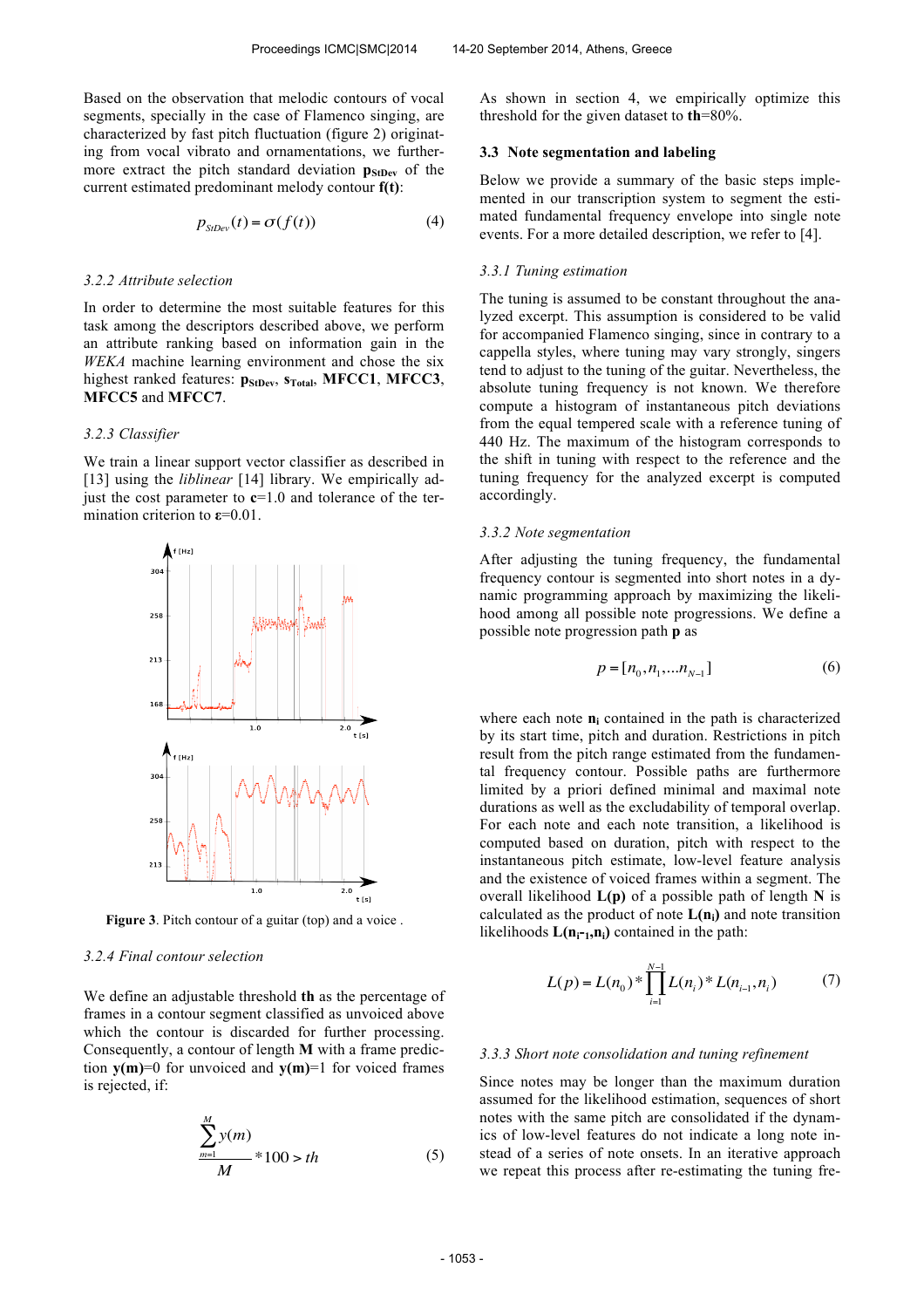quency. In this step, the tuning deviation histogram is computed from the estimated instantaneous fundamental frequency weighted by the assumed note duration.

# **4. EVALUATION**

We first evaluate the frame-wise accuracy of the vocal detection model for three small datasets in a ten-fold cross-validation. Subsequently, we compare the framewise voicing detection accuracy of the predominant frequency estimation with and without incorporation of the model-based classification with respect to manually annotated data. In order to investigate the advantage of training on genre-specific material, we compare the voicing detection performance for a vocal model trained on flamenco songs with a model trained on Western commercial music. Since the transcription process takes the previous and subsequent note values into account, we furthermore compare the overall accuracy of the resulting note representations based on manually corrected transcriptions to determine in how far a reduction of false positives influences the overall transcription performance.

# **4.1 Databases**

The voicing detection is tested on two datasets: *FL\_FULL* and *FA\_EXC. FL\_FULL* contains ten full songs with an overall duration of approximately 40 minutes and covers a variety of flamenco subgenres *FA\_EXC* contains 40 excerpts of accompanied Flamenco singing of approximately one minute each. The excerpts cover mainly the sections where the singing voice is present and do not include guitar intros or longer interludes. All songs belong to the same style (*Fandagos*). Both databases cover a variety of renowned male and female singers and guitarists. The recording quality strongly varies among the excerpts. In order to investigate the advantage of training on genre-specific material, we train a vocal detection model on a third dataset *WEST\_FULL*, containing ten western commercial music recordings with vocals and varying instrumentation. All audio files are sampled at 44.1 kHz with a resolution of 16 Bit. As a ground truth for evaluation purposes, the audio files contained in all three databases were manually segmented into voiced and unvoiced frames. For the database *FA\_EXC* we furthermore had access to manually corrected transcriptions based on the automatic transcriptions obtained with the algorithm described above. The correction was conducted by a trained musician without special knowledge of Flamenco, following general guidelines regarding transcription of ornamentation details and pitch glides set by Flamenco experts.

### **4.2 Evaluation methodology**

We evaluate the frame-wise accuracy of the voicing detection by calculating the *voicing recall* (% of all voiced frames correctly estimated as voiced), *voicing false alarm*  (% of all unvoiced frames mistakenly estimated as voiced), and *voicing precision* (% all frames classified as voiced which actually are voiced). We furthermore compute the F-measure as follows**:** 

$$
F = \frac{2 * precision * recall}{precision + recall}
$$
 (8)

In order to avoid over-fitting, all experiments described below are conducted in a song-wise ten-fold crossvalidation. For each of the measures mentioned above, we give the average value among all folds.

### **4.3 Results**

### *4.3.1 Accuracy of the model-based vocal detection*

In a first experiment we evaluate the performance of the vocal detection model by means of *correctly classified instances (CCI)*. For all three databases, the evaluation was conducted in a frame-based ten-fold cross-validation process

# *4.3.2 Frame-wise voicing detection accuracy*

We analyze the voicing detection performance with and without the model based vocal detection (VD) with respect to manually corrected vocal/non-vocal segmentation. Table 1 gives the average performance measures among the song-wise ten-fold cross-validation. The decision threshold for the rejection of a contour was set to **th**=80%.

|             | <i>FA-EXC</i> |      | FL FULL |      |
|-------------|---------------|------|---------|------|
|             | Without       | With | Without | With |
|             | VD            | VD   | VD      | VD   |
| Precision   | 84%           | 90%  | 71%     | 83%  |
| Recall      | 97%           | 95%  | 95%     | 92%  |
| False alarm | 185           | 8%   | 30%     | 15%  |
| F-measure   | 0.89          | 0.92 | 0.81    | 0.87 |

**Table 1.** Voicing detection accuracy with and without model-based vocal detection.

For the database *FL\_FULL* the results show a significant reduction of false positives of 15% as well as an improvement in precision by 12%. The small decrease in the voicing recall 3% indicates that a number of voiced frames has been mistakenly rejected during the vocal detection stage. Nevertheless, the overall F-measure improves from 0.81 to 0.87. We observe the same trend for the database *FA\_EXC*, but with a lower increase in performance. This can be explained by the fact that the excerpts mainly cover singing voice sections and therefore the false alarm rate without the incorporation of a vocal detection is comparatively low.

# *4.3.3 Influence of the decision threshold*

In order to adjust the threshold for the rejection of a given contour, we computed the F-measure for a single fold of the database *FA\_EXC* in dependency of the parameter **th**.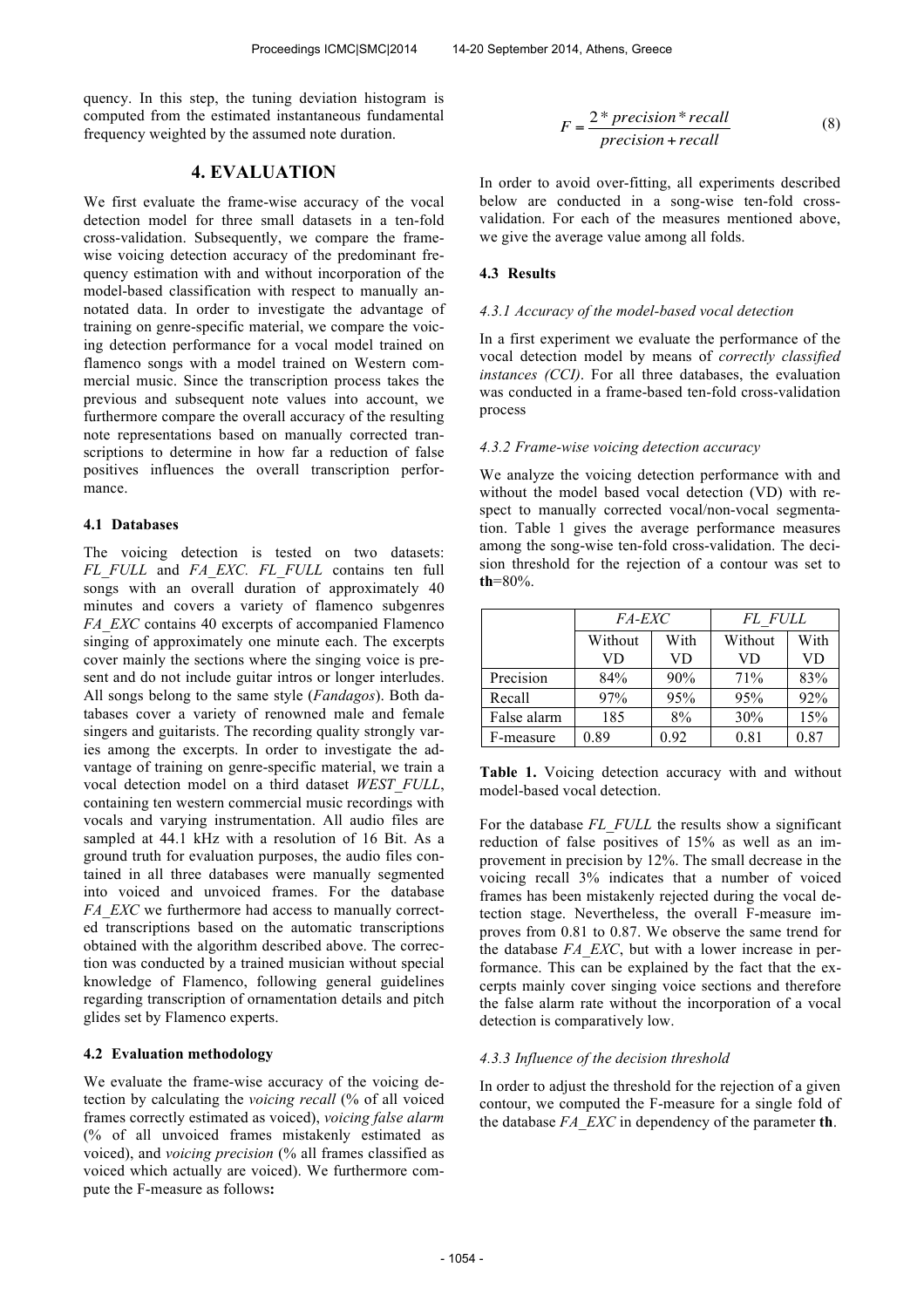|                    | <b>F-Measure</b> |
|--------------------|------------------|
| No vocal detection | 0.860            |
| th=50%             | 0.900            |
| th= $60\%$         | 0.917            |
| th= $70\%$         | 0.925            |
| th= $80\%$         | 0.929            |
| th= $90\%$         | 0.927            |
| th=99%             | 0.925            |

**Table 2.** Voicing detection accuracy for varying decision thresholds.

We accordingly adjust the decision threshold to **th**=80%.

# *4.3.4 Influence of the training database*

As many other genres, flamenco music is characterized by a typical instrumentation, namely vocals, guitar and hand-clapping. In order to investigate the advantage of training the vocal detection model on such genre-specific data compared to a generalized vocal detection model, we additionally train a model on the *WEST\_FULL*. For each fold of the database *FL\_FULL* we compare the performance for incorporating the genre-specific model trained on the current fold vs. the general model trained on *WEST\_FULL*.

|                     | Genre-specific<br>VD model | <b>General</b><br>VD model |
|---------------------|----------------------------|----------------------------|
| Voicing false alarm | 15%                        | 8%                         |
| Voicing precision   | 83%                        | 81%                        |
| Voicing recall      | 92%                        | 59%                        |
| F-measure           | በ ጸ7                       | 0.57                       |

**Table 3.** Voicing detection accuracy for different training databases.

The results given in table 3 clearly show a significant decrease in performance when classifying based on the generalized model. The F-measure even drops below the value of 0.81 without vocal detection. It becomes obvious, that at least for such small amount of training data, the vocal detection model needs to be trained on genrespecific data.

# *4.3.5 Accuracy of the note transcription*

For the database *FA\_EXC*, we furthermore evaluate the resulting note transcriptions by means of *overall accuracy* (% of correctly estimated frames, including voicing detection) and *raw pitch accuracy* (% of voiced frames for which the estimated pitch is within a range of 50 cents). Again, the results refer to the average measures over a 10-fold cross-validation.

The results show an improvement in the overall accuracy of approximately 2%. The raw pitch accuracy is slightly lower when the vocal detection model is incorporated in the system. This probably results from a small number of falsely rejected voiced frames. Consequently, the reduction of false positives does not seem to have a strong influence on the note segmentation and labeling process for the case of the dataset containing mainly voiced frames. A larger improvement can be expected for a dataset containing longer unvoiced sections and guitar interludes. We therefore plan a ground truth transcription for the full dataset *FL-FULL* for future work.

|                    | <b>Without VD</b><br>model | With VD<br>model |
|--------------------|----------------------------|------------------|
| Raw pitch accuracy | 67.81%                     | 67.06%           |
| Overall accuracy   | 88.29%                     | $90.37\%$        |

**Table 4.** Transcription accuracy with and without modebased vocal detection.

# **5. CONSLUSIONS**

We propose the incorporation of a statistical learning model into the automatic singing voice transcription system described in [2] in order to reduce the number of voicing false positives. We train a classifier on a small number of frame-wise extracted timbre, harmonic and pitch contour descriptors and assume a genre-specific instrumentation. A contour segment estimated by the predominant melody extraction algorithm is rejected if more than 80% of the contour frames are classified as unvoiced. The results clearly indicate that incorporating the model-based vocal detection significantly reduces the percentage of voicing false positives and improves the voicing detection F-measure. By comparing the performance for classifiers trained on genre-specific and Western commercial music databases, we confirm the advantage of the former, at least for a small number of training instances. Furthermore, we observe a small increase in the overall transcription accuracy resulting from the reduction of mistakenly transcribed guitar notes. A larger improvement can be expected on a dataset containing larger unvoiced section, which will be included in subsequent work.

# **Acknowledgments**

This research has been partly funded by the Spanish Ministry of Economy and Competitiveness (SIGMUS project, Subprograma de Proyectos de Investigacin Fundamental no Orientada, TIN2012-36650) and the PhD fellowship program of the Department of Information and Communication Technologies of Universitat Pompeu Fabra, Barcelona, Spain.

# **6. REFERENCES**

- [1] A. Álvarez Caballero. *El cante flamenco*. Alianza Editorial, Madrid, 2004.
- [2] J. Salamon, J. Bonada, P. Vera and P. Cabañas, "Predominant Fundamental Frequency Estimation vs. Singing Voice Separation for the Automatic Transcription of Accompanied Flamenco Singing," in *Proc. of the 3rd Interdisciplinary Conference on*